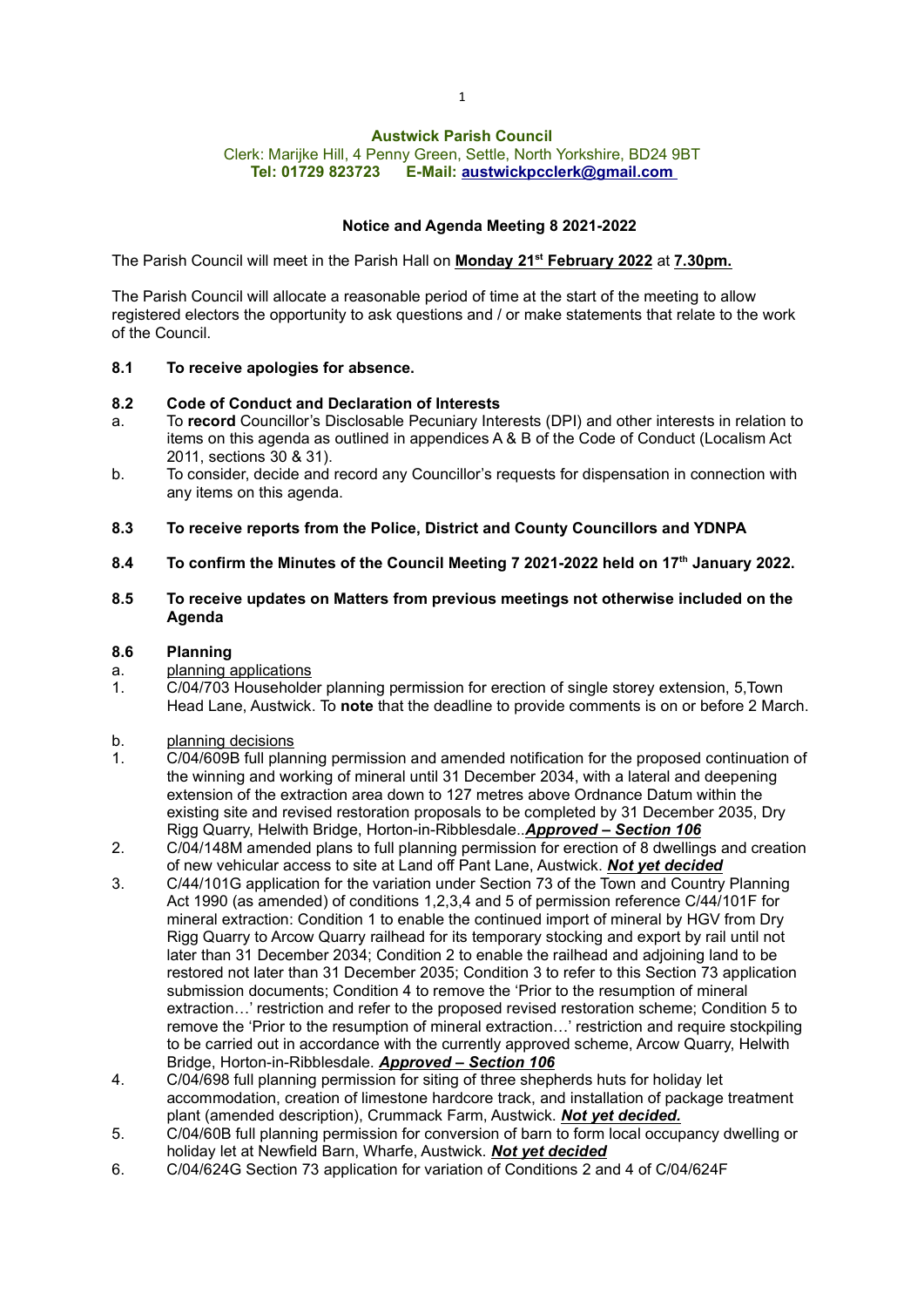(Householder planning permission for alterations to the north west elevation of the dwelling and widening of both vehicular access points) in respect of the proposed replacement circular window, Chapel On The Green, Main Street, Austwick. Approved conditionally.

- c. To receive/consider additional and other planning matters
- 1. Ingleborough Estate Woodland Management
- 8.7 To receive reports and decide actions regarding parish and parish council matters other than maintenance
- a. BOAT status issue for Thwaite Lane
- b. Parish Council elections on 5<sup>th</sup> May 2022
- c. The Glover report and the Government response to it
- d. Plans for the Annual Parish Meeting on 16<sup>th</sup> May

# 8.8 To discuss and decide actions regarding parish maintenance matters

- a. issues relating to NYCC Highways
- b. Woodland Creation Scheme at Woodhouse Farm
- c. issues relating to YDNPA
- d. Litter on Holm Lane proposed letter to campsites
- e. Graystonber Lane and Clapham Road conservation verges
- f. Feizor notice board
- g. lengthsman duties or parish maintenance matters

### 8.9 Finance

- a. To note the total balance of the HSBC current account bank on  $31<sup>st</sup>$  January 2022 as £13,297.33 with £13,182.98 parish council monies and £114.35 AED funds.
- b. To note payment of £15.00 to HSBC for maintaining the account and activity charges to 31<sup>st</sup> January.
- c. To approve payment of £25.00 to Charlotte Wilkinson for 5 weeks of bus shelter cleaning.
- d. To approve payment of £22.99 to Cllr Robinson as expenses for the Parish Map.
- e. To approve payment to Craven Garden Care of £772.20 for maintenance on outlying areas for January.
- f. To note the Lengthsman Services Report comparison of budget versus actual costs to 31 January 2021.
- g. To approve the appointment of Mr John Bownass as Internal Auditor for the Financial Year 2021-2022 for a fee of £110.00.
- h. To approve payment of £244.80 per month to the clerk as salary for January and February.
- i. To approve payment of  $£69.84$  to the clerk as reimbursement for annual website subscription.
- j. To review the parish clerk salary and consider to increase it to NJC scale SCP 16 to £249.60 per month with effect from 1<sup>st</sup> April 2022.
- k. To consider other financial issues.
- 8.10 To consider and approve the Financial Risk Assessment and Management document.

### 8.11 To receive and respond to correspondence